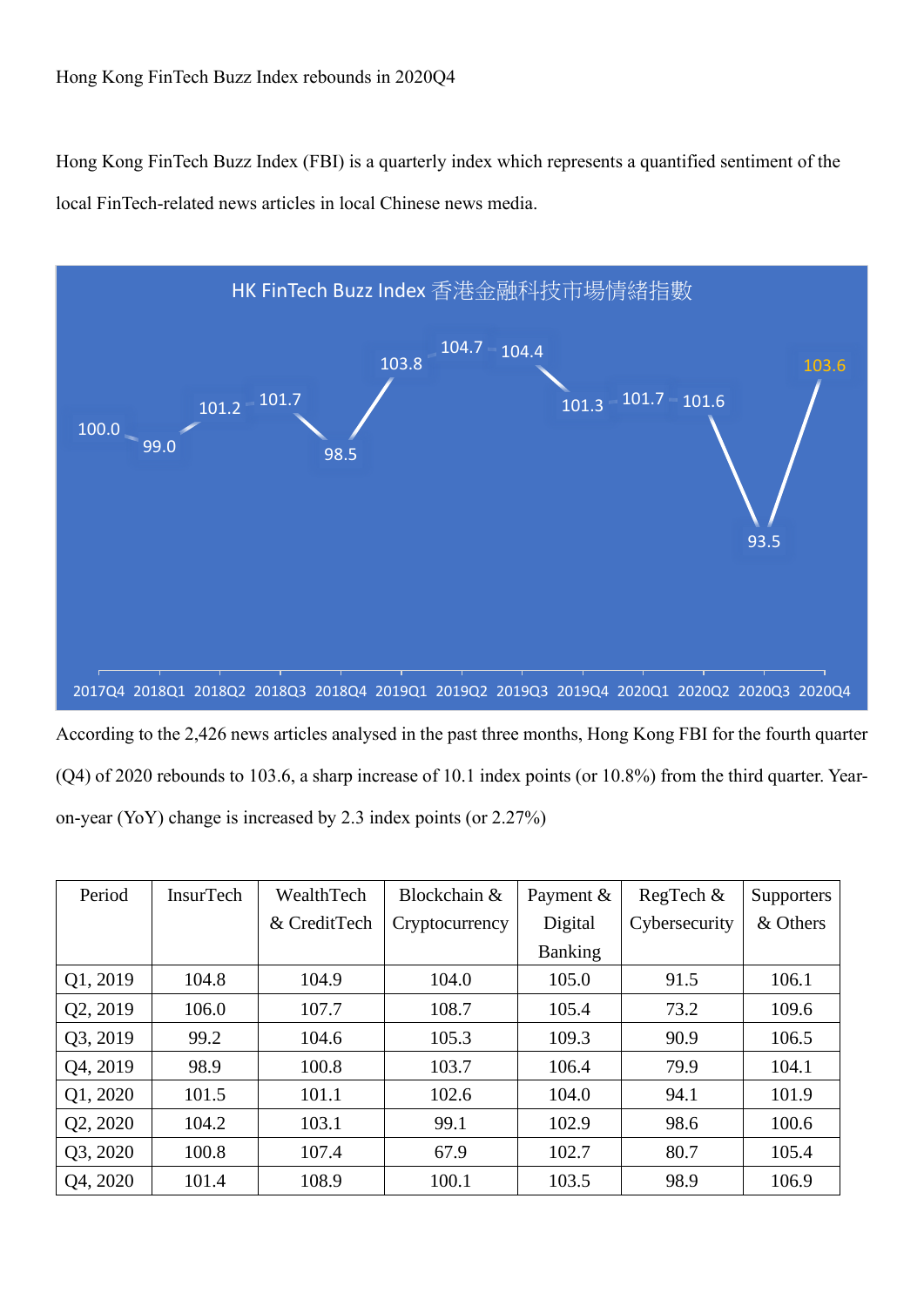All six sectoral indices moved upward mainly because of a series of activities between Hong Kong and the Greater Bay Area. Among six sectors, the Blockchain & Cryptocurrency sectoral index recorded the largest increase of 32.2 index points (or 47.4%) because of the completion of the first batch of blockchain-based cross-border trade transactions and the first trade finance transaction upon the connection of Hong Kong's innovative trade finance platform eTradeConnect and the Mainland's Trade Finance Platform. A roadmap developed by HKMA to promote RegTech adoption in the Hong Kong banking sector, announced in the HK FinTech Week, also brought good news to the RegTech & Cybersecurity sub-sector. Meanwhile, bitcoin scam involving an amount of 1000 bitcoins created negative impacts on both Blockchain & Cryptocurrency and RegTech & Cybersecurity sub-sectors, resulting in normal levels around 100.



The correlation between the WealthTech&CreditTech sectoral index and ARKF is +0.625. It is suggested that the development of WealthTech sector tends to cover more international investments.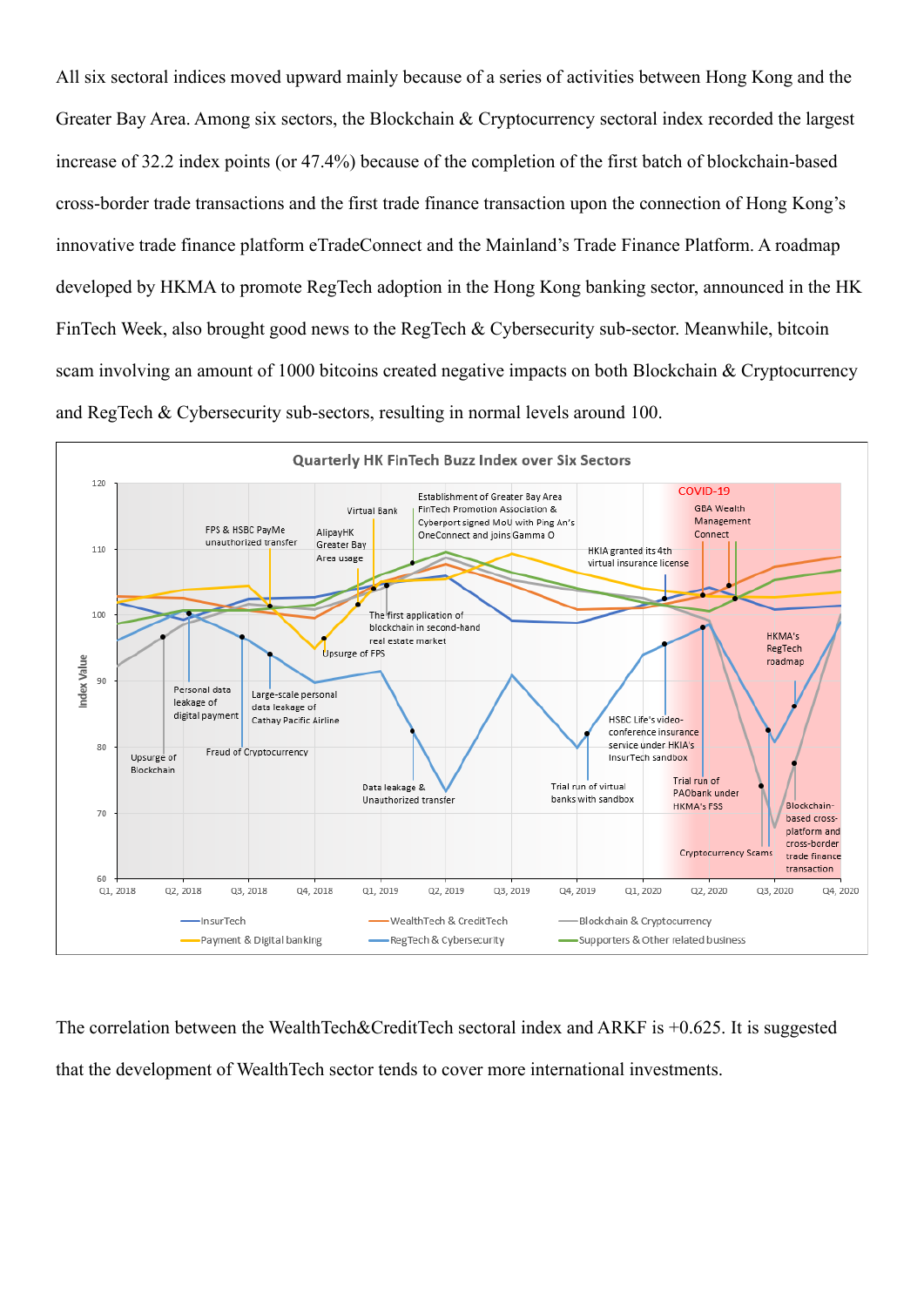

## **About the HKU FinTech Index Series Project**

The HKU FinTech Index Series Project introduces the Hong Kong FinTech Growth Index (FGI) and the Hong Kong FinTech Buzz Index (FBI) to gauge local FinTech companies' outlook on the industry and the general sentiment on the sector as reported by local press. It is the first in the region to provide index indicators on the development of the sector, with an aim to provide information in a timely manner to track the growth and development of the financial technology industry in Hong Kong.

FGI is a yearly index with four sub-indices on Business Environment, Business Performance, Investment on R&D and Demand on Talent. It reflects Hong Kong FinTech sector's forecast of the market situation in the coming year and an assessment of the situation in the current year. FBI is a quarterly index representing a quantified sentiment of the local FinTech-related news articles in Chinese in the past three months. The index has a base value of 100 points which represents the sentiment of nearly 10K FinTech related news articles in major local news media outlets in 2016 and 2017. FBI is further broken down into six sectors: Insurance Technology (InsurTech), Wealth Management and Credit Technology (WealthTech & CreditTech), Blockchain & Cryptocurrency, E-Payment & Digital Banking, Regulatory Technology (RegTech) & Cybersecurity and